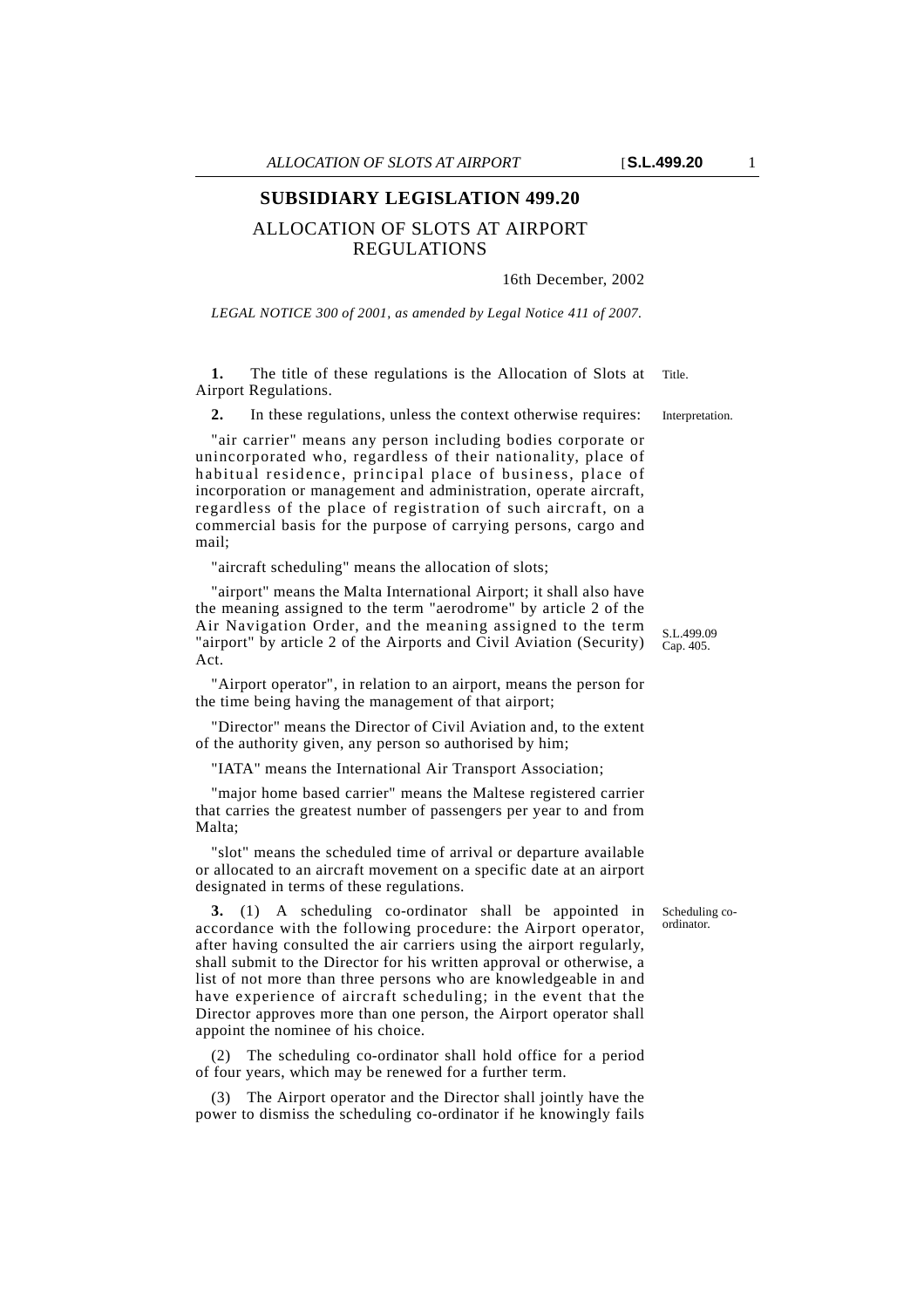to observe his duties under subregulation (5)(*a*) to (*d*).

(4) The scheduling co-ordinator shall be solely responsible for the scheduling of slots. He may consult the Airport Scheduling Committee on the scheduling of the slots, and, subject to the provisions of regulation 6, his decision shall be final.

(5) In the exercise of his duties, the scheduling co-ordinator shall:

- (*a*) act in an independent, neutral, non-discriminatory and transparent manner;
- (*b*) ensure that air carriers' requirements are met;
- (*c*) ensure that aircraft, passengers, cargo and mail are handled in the most efficient and expeditious manner;
- (*d*) monitor the use of slots; and
- (*e*) participate, as appropriate, in scheduling conferences of air carriers or their representative international organisations.

(6) The scheduling co-ordinator shall have the power to request any information from any air carrier that may be required in order for him to carry out his scheduling responsibilities.

(7) Air carriers operating or intending to operate at the airport shall provide the scheduling co-ordinator with such information as may be requested in terms of subregulation (6).

(8) The scheduling co-ordinator shall, on request and within a reasonable time, make available for review to the Airport operator, the Director and air carriers the following information:

- (*a*) historical slots, in a chronological manner, of all air carriers at the airport;
- (*b*) requested slots (initial submissions) by air carriers and chronologically, for all air carriers;
- (*c*) all allocated slots and outstanding slot requests, listed individually in chronological order, by air carriers, for all air carriers;
- (*d*) remaining available slots; and
- (*e*) full details on the criteria being used in the allocation of slots.

(9) The information in subregulation (8) shall be made available, unless otherwise notified, at the latest at the time of the relevant scheduling conferences and as appropriate during conferences and thereafter.

Airport Scheduling Committee.

**4.** (1) An Airport Scheduling Committee, hereinafter referred to as "the Committee", shall be established and shall be composed of:

- (*a*) the representative of the Airport operator, who shall act as Chairman;
- (*b*) a representative of non-Maltese registered air carriers or of their representative organizations;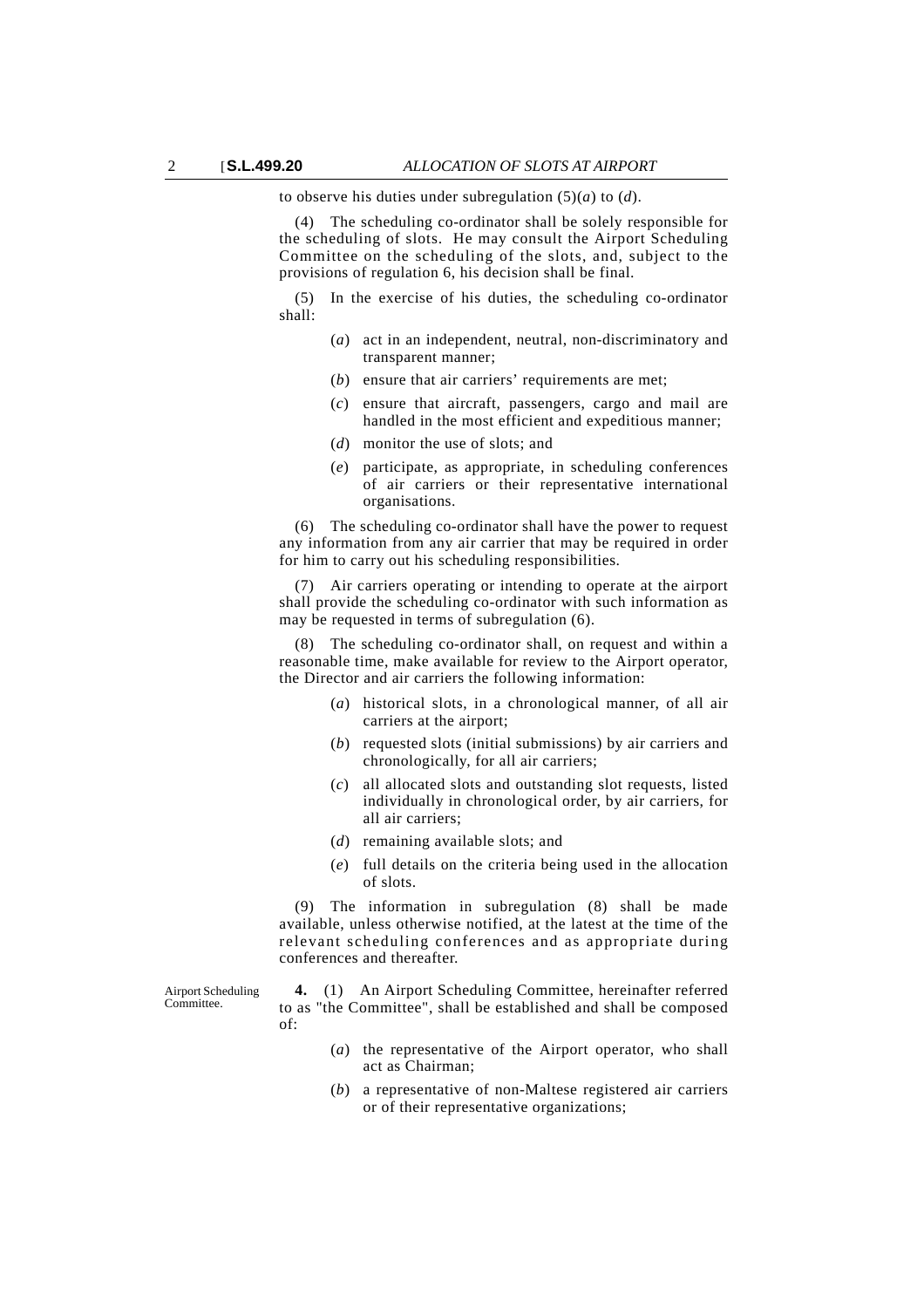- (*d*) a person nominated by the air traffic services provider;
- (*e*) a representative of the major home based carrier; and
- (*f*) a representative of the ground handling agents, provided that that representative does not represent a person already represented in any manner by virtue of paragraphs (*a*) to (*e*), both inclusive.
- (2) The tasks of the Committee shall be to:
	- (*a*) review on a regular basis possibilities to increase air traffic capacity;
	- (*b*) review and recommend improvements to air traffic conditions prevailing at the airport;
	- (*c*) adopt and review on a regular basis a set of guidelines on the allocation of slots to be followed by the scheduling co-ordinator giving due consideration to local conditions;
	- (*d*) keep a record of the use of allocated slots; and
	- (*e*) hear and determine complaints on the allocation of slots as provided for in these regulations.

(3) The Committee shall meet at least twice yearly. Meetings shall be called by the Chairman. The Chairman and one other member shall constitute a quorum.

(4) The Committee shall convene without delay whenever it is required to be consulted by the scheduling co-ordinator.

(5) The Committee shall have the right to require the scheduling co-ordinator to submit all relevant information at his disposal pertaining to a particular case in respect of which a complaint has been filed under regulation 6.

(6) The scheduling co-ordinator and the complainant shall have the right to be present at hearings of the Committee in respect of complaints filed in terms of regulation 6.

**5.** The scheduling co-ordinator and the Committee shall keep Records. written records of all relevant correspondence, meetings and decisions.

**6.** An air carrier may submit a complaint, to be made in Complaints. writing, to the Committee which shall investigate that complaint and may make recommendations to the scheduling co-ordinator to review or alter his decision.

**7.** (1) Any person who fails to provide the scheduling co- Offences. ordinator or the Committee with the relevant information requested within the time specified in a written notice shall be guilty of an offence.

(2) Any person who knowingly provides false information to the scheduling co-ordinator or to the Committee shall be guilty of an offence.